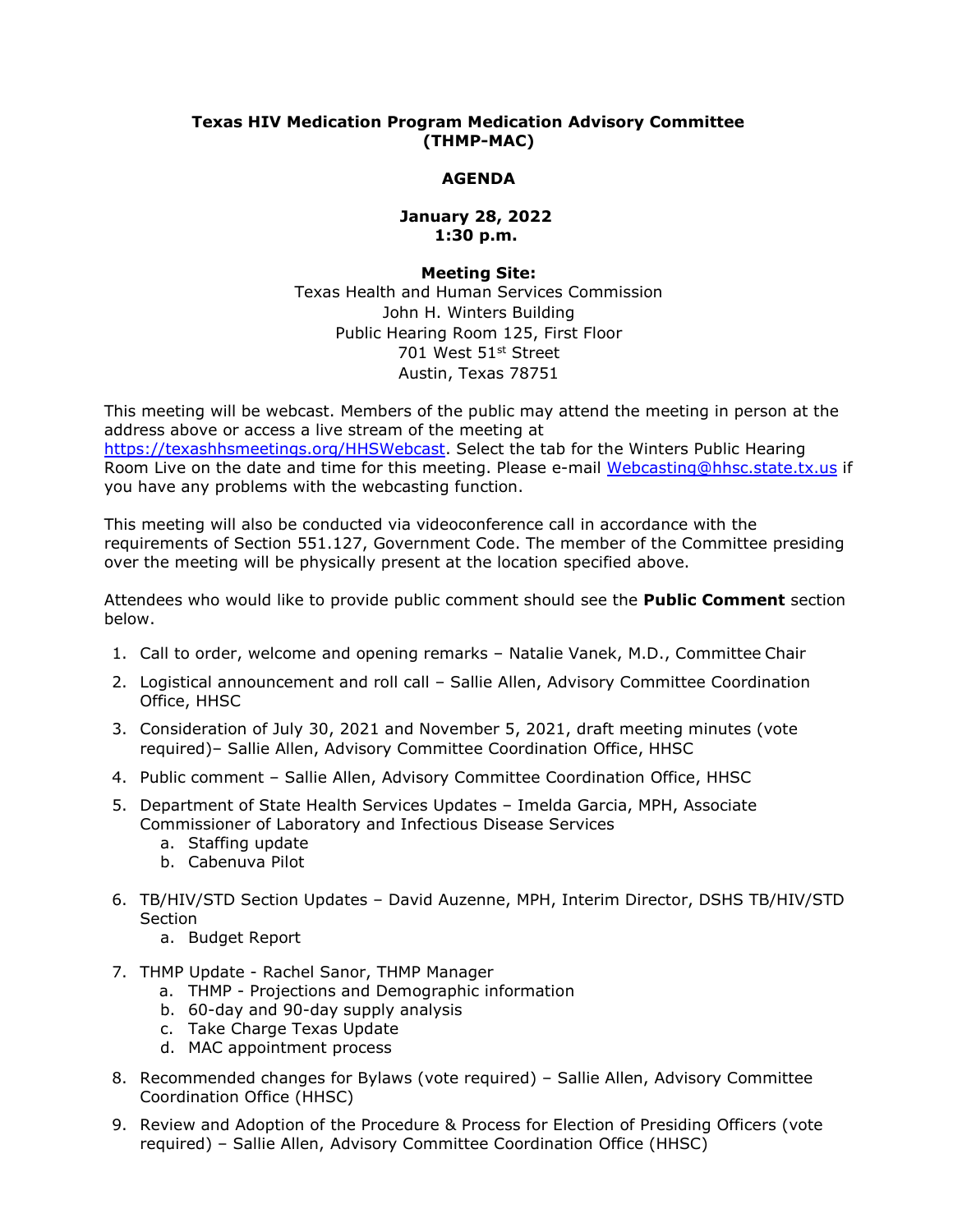- 10. Sub-Committee Reports
	- a. Governance/Data Nancy Miertschin
	- b. Eligibility Frank Rosas
	- c. Formulary Natalie Vanek, M.D.
		- Suspended medications
		- Consideration/recommendation of pediatric Biktarvy
- 11. MAC to recommend removal and re-activation of suspended medications (vote required) – Sallie Allen, Advisory Committee Coordination Office (HHSC)
- 12. Consideration of pediatric Biktarvy (vote required) Sallie Allen, Advisory Committee Coordination Office (HHSC)
- 13. Consideration of extended fills (vote required) Sallie Allen, Advisory Committee Coordination Office (HHSC)
- 14. Review and approval of 2022 MAC meeting dates (vote required)
- 15. Review of action items and agenda topics for next meeting Natalie Vanek, M.D., Committee Chair
- 16. Adjourn Natalie Vanek, M.D., Committee Chair

**Public Comment:** The Department of State Health Services (DSHS) welcomes public comments pertaining to topics related to the Texas HIV Medication Program. Members of the public who would like to provide public comment may choose from the following options:

- 1. **Oral comments provided virtually:** Members of the public must pre-register to provide oral comments virtually during the meeting by completing a Public Comment Registration form at [https://texashhsmeetings.org/THMPMAC\\_PCReg\\_Jan2022](https://texashhsmeetings.org/THMPMAC_PCReg_Jan2022) no later than 5:00 p.m. Wednesday, January 26, 2022. Please mark the correct box on the Public Comment Registration form and provide your name, either the organization you are representing or that you are speaking as a private citizen, and your direct phone number. If you have completed the Public Comment Registration form, you will receive an email the day before the meeting with instructions for providing virtual public comment. Public comment is limited to three minutes. Each speaker providing oral public comments virtually must ensure their face is visible and their voice audible to the other participants while they are speaking. Each speaker must state their name and on whose behalf they are speaking (if anyone). If you pre-register to speak and wish to provide a handout before the meeting, please submit an electronic copy in accessible PDF format that will be distributed by HHS staff to THMP-MAC members and State staff. Handouts are limited to two pages (paper size: 8.5" by 11", one side only). Handouts must be emailed to [Mary.Richards@dshs.texas.gov](mailto:Mary.Richards@dshs.texas.gov) immediately after pre-registering, but no later than 5:00 p.m. Wednesday, January 26, 2022, and include the name of the person who will be commenting. Do not include health or other confidential information in your comments or handouts. Staff will not read handouts aloud during the meeting, but handouts will be provided to THMP-MAC members and State staff.
- 2. **Written comments:** Members of the public may provide written public comments by completing a Public Comment Registration form at [https://texashhsmeetings.org/THMPMAC\\_PCReg\\_Jan2022.](https://texashhsmeetings.org/THMPMAC_PCReg_Jan2022) A member of the public who wishes to provide written public comments must email the comments to [Mary.Richards@dshs.texas.gov](mailto:Mary.Richards@dshs.texas.gov) no later than 5:00 p.m. Wednesday, January 26, 2022. Please include your name and the organization you are representing or that you are speaking as a private citizen. Written comments must be emailed to DSHS immediately after pre-registering and include the name of the person who will be